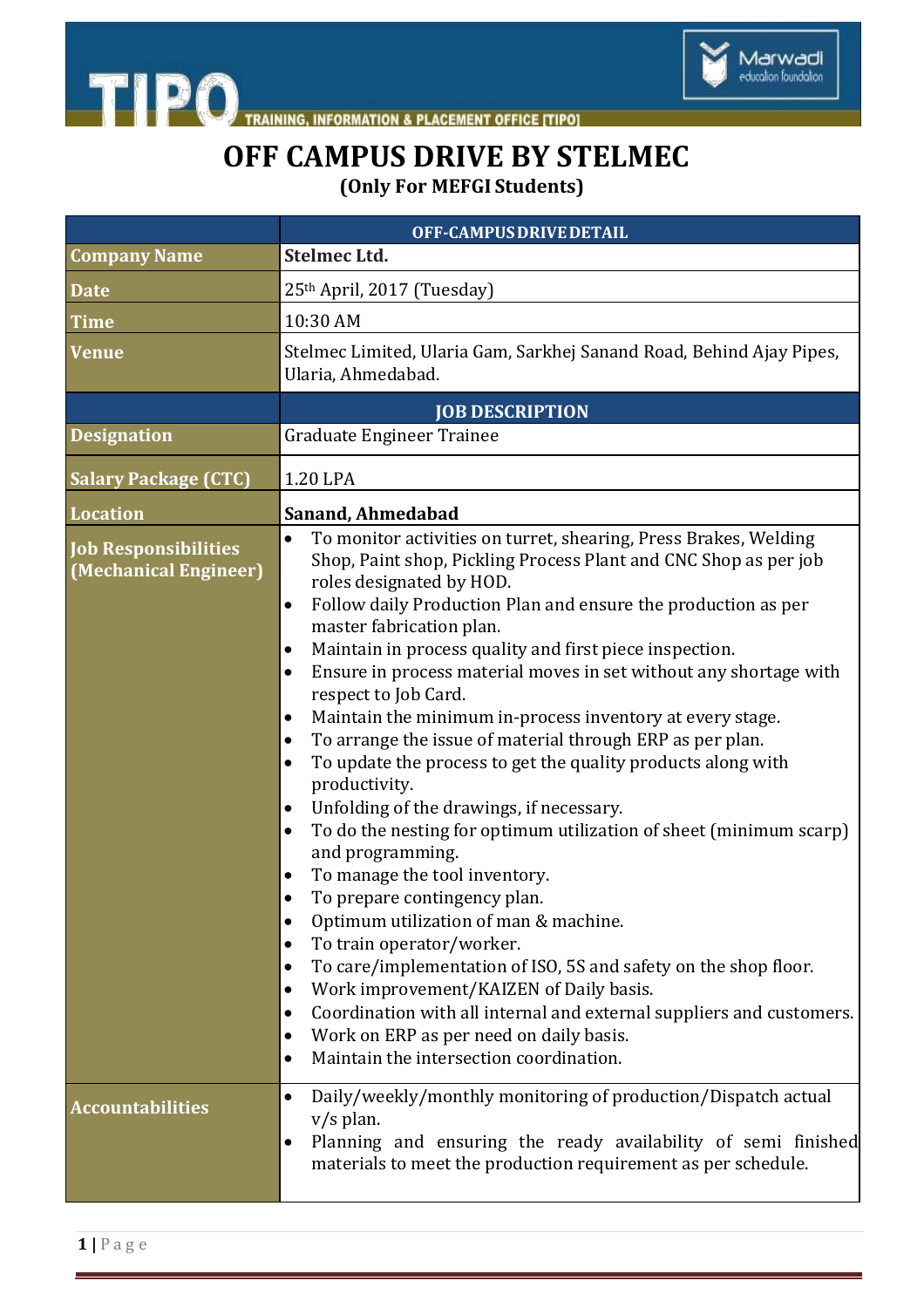

THE PO TRAINING, INFORMATION & PLACEMENT OFFICE [TIPO]

## **OFF CAMPUS DRIVE BY STELMEC (Only For MEFGI Students)**

|                             | $\bullet$ | output of manufacturing<br>Monitoring<br>and<br>activities,                                                                             |
|-----------------------------|-----------|-----------------------------------------------------------------------------------------------------------------------------------------|
| <b>Job Responsibilities</b> |           | production/testing schedules on weekly and daily basis as per                                                                           |
| (Electrical Engineer)       |           | monthly production plan, along with resource allocation and                                                                             |
|                             | ٠         | machine loading for optimum output.<br>Monitoring jobs to the production bay (worker in the said bay)                                   |
|                             |           | based on resource availability, job priority and production backlogs.                                                                   |
|                             |           | Monitoring progress & resolving problems.                                                                                               |
|                             | $\bullet$ | Issue of material from store against respective job order & material                                                                    |
|                             |           | management on shop floor against various projects. Follow up for                                                                        |
|                             |           | any shortage of material with store, Planning & Purchase                                                                                |
|                             |           | department.                                                                                                                             |
|                             |           | Supervising worker & contractors, monitoring, coaching and                                                                              |
|                             |           | disciplining employees, initiating, coordinating and enforcing<br>systems and procedures.                                               |
|                             | ٠         | Manage & supervise assembly, wiring, testing to ensure the                                                                              |
|                             |           | production output meets the acceptable quality level.                                                                                   |
|                             | $\bullet$ | To guide shop-floor employees in understanding schematic drawing                                                                        |
|                             |           | for assembly and wiring.                                                                                                                |
|                             | $\bullet$ | To guide and monitor the activities having safety concerns and                                                                          |
|                             |           | thereby enhancing a culture of safe working practice.                                                                                   |
|                             | $\bullet$ | Maintain appropriate documents & records. Maintains safe and clean                                                                      |
|                             |           | work environment by educating and directing personnel on the use<br>of all material, tools, equipment and resources.                    |
|                             | $\bullet$ | Highlight Production related problems to manager by analyzing                                                                           |
|                             |           | data, investigating issues along with identifying<br>solutions,                                                                         |
|                             |           | recommending action.                                                                                                                    |
|                             | $\bullet$ | Coordination with design, project & planning departments for any                                                                        |
|                             |           | queries or revisions & execution of order. Coordination with QC                                                                         |
|                             |           | department for timely inspection & dispatch of products.                                                                                |
|                             |           | Responsible for packing, loading & final dispatch of finished goods.                                                                    |
|                             |           |                                                                                                                                         |
| <b>Accountabilities</b>     | ٠         | Prepare & communicate Monthly and yearly MIS.                                                                                           |
|                             |           | Monitoring and Output of Manufacturing activities, production<br>schedules on weekly and daily basis as per monthly production plan,    |
|                             |           | along with resource allocation and machine loading for optimum                                                                          |
|                             |           | output.                                                                                                                                 |
|                             |           |                                                                                                                                         |
|                             | $\bullet$ | Scheduling jobs to the production bay (worker in the said bay) based<br>on resource availability, job priority and production backlogs. |
|                             |           | Monitoring progress, revising schedules & resolving problems.                                                                           |
|                             |           |                                                                                                                                         |
| <b>Work Conditions</b>      | ٠         | May have to work in shift, elongated working hours.                                                                                     |
|                             | $\bullet$ | 24 hour technical support/availability on phone.                                                                                        |
| <b>Selection Process</b>    |           | Personal Interview (Technical + HR)                                                                                                     |
|                             |           |                                                                                                                                         |